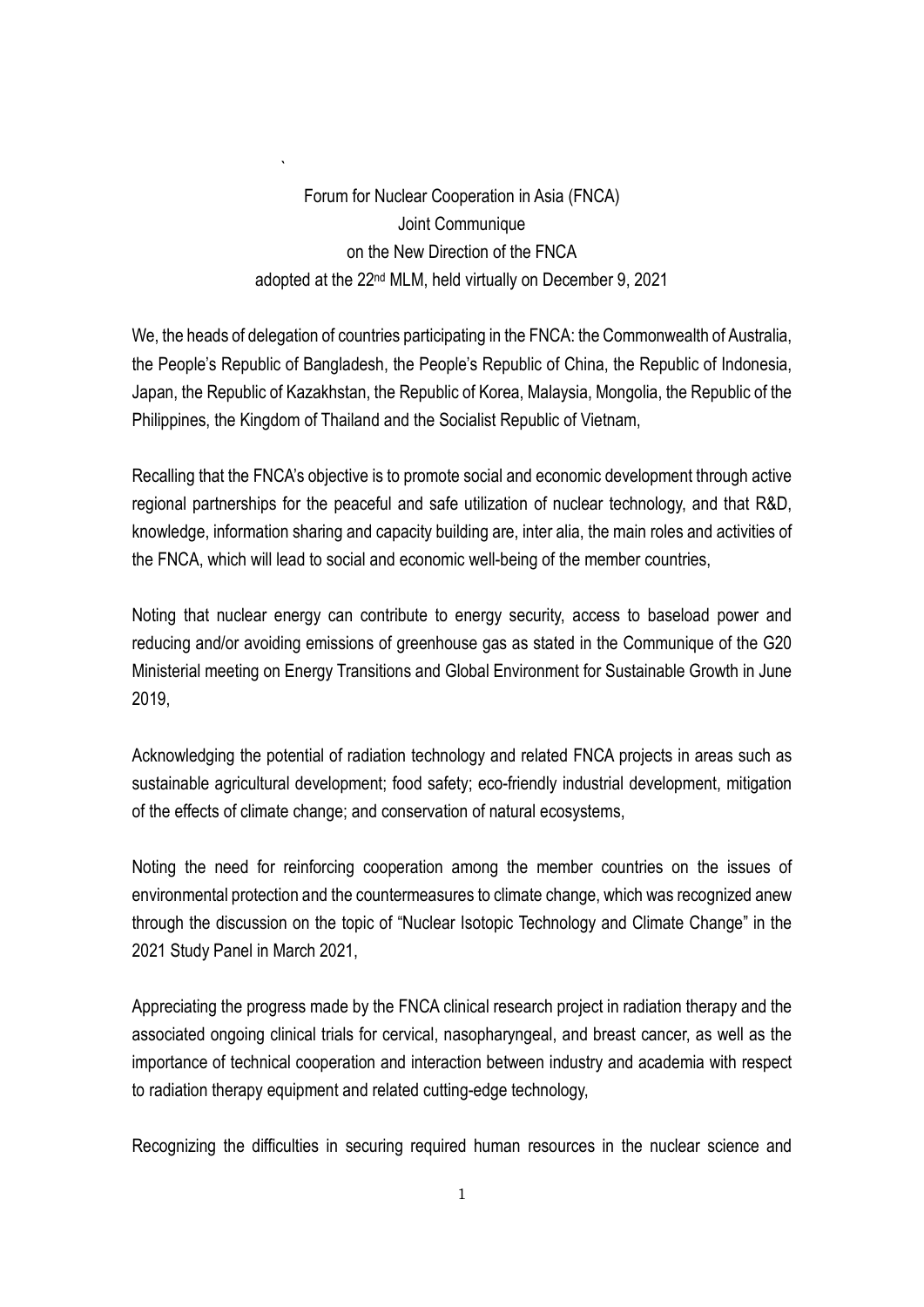technology field arising from an ageing workforce,

Recognizing the importance of research reactors and their application for the development of member countries including in neutron activation analysis (NAA), boron neutron capture therapy (BNCT), neutron radiography (NR), material studies and radioisotope production,

Noting that the member countries agreed on the program of project activities in and after 2021, which had stagnated due to the worldwide spread of the COVID-19 pandemic during the year of 2020, at the 21st Coordinators Meeting held virtually in June 2021 for their full-fledged resumption on the wane of the pandemic, and that it has commenced by holding workshop meetings including virtual meetings,

Welcoming the initiative by IAEA to have commenced the Zoonotic Disease Integrated Action (ZODIAC) project to strengthen the capacity of Member States in combating zoonotic diseases through the use of nuclear and nuclear-derived techniques and the Agency's network of international research institutions,

Recognizing the importance of cooperation with nuclear international organizations such as the IAEA, OECD/NEA, IFNEC and other relevant national organizations

Appreciating the progress of the FNCA project activities in agriculture, industry, medicine and environment, and commending the winners of the FNCA Breakthrough Prizes for their outstanding achievements,

Welcoming the continuous efforts being made by the IAEA to advance the safe and peaceful utilization of nuclear science and technology for the development of the socio-economic well-being of the world,

We have decided to work towards:

1. The normalization of FNCA project activities and regular meetings

Maximise efforts continuously to normalize promptly FNCA project activities and the several regular meetings in response to the constraints brought about by the COVID-19 pandemic while ensuring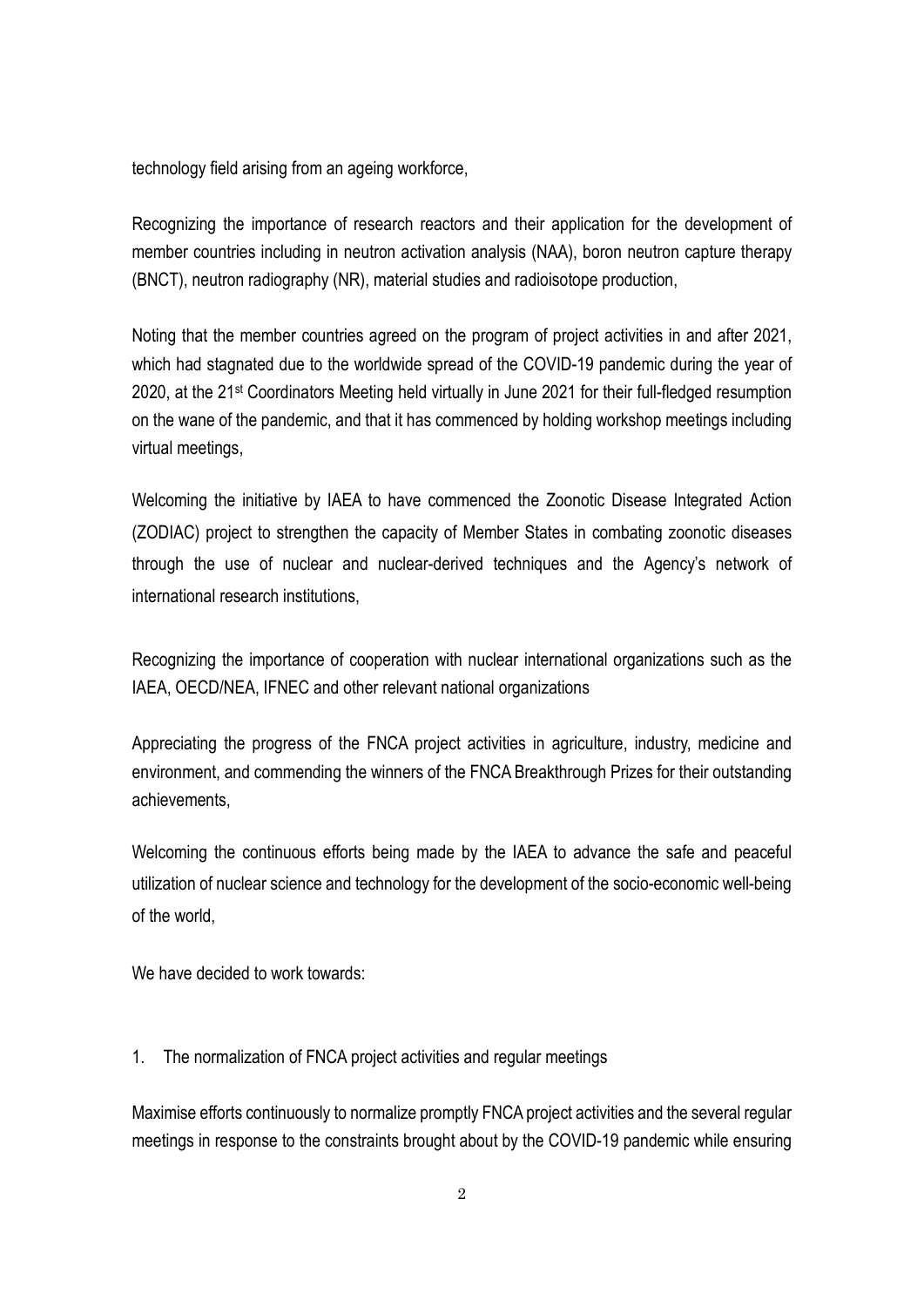the safety of the project researchers and participants as a prerequisite and subject to the national health policies of the respective member countries ,

Request the coordinators to proceed with the existing and the new projects by making the best use of virtual means such as online meetings where appropriate under the current circumstances,

2. Future cooperation between the FNCA and the IAEA in the area of human health

Anticipating that the IAEA will make necessary coordination with the relevant international organizations including the WHO and FAO without duplicating existing mandates in combating zoonotic diseases including COVID-19, explore possible collaboration between the FNCA and the IAEA on the ZODIAC project in the future,

3. Promotion of cancer treatments with radiation technology in Asia

Accelerating the FNCA project in the member countries according to the policy established by the project leaders and endorsed by the member countries during the Round Table Discussion in the 2019 Ministerial Level Meeting to enhance cancer therapy with radiation technology in the Asian region,

Continue and intensify the efforts also through the cooperation with the relevant international organizations to develop and disseminate innovative technology related to radiation therapy,

4. Cooperate in addressing issues of environmental protection and countermeasures to climate change

In view of frequent occurrence of extreme weather worldwide in the recent years, encourage the member countries to reinforce their cooperation on the issues of environmental protection and the countermeasures to climate change, and proceed with the projects related to climate change continuously,

5. Enhance the practical use of research reactors and accelerators

In accordance with the discussion on "The Enhancement of Utilization of Research Reactors and Accelerators" at the Round Table Discussion of the 22<sup>nd</sup> FNCA Ministerial Level Meeting, promote information exchange with respect to research reactors and accelerators as well as the reciprocal